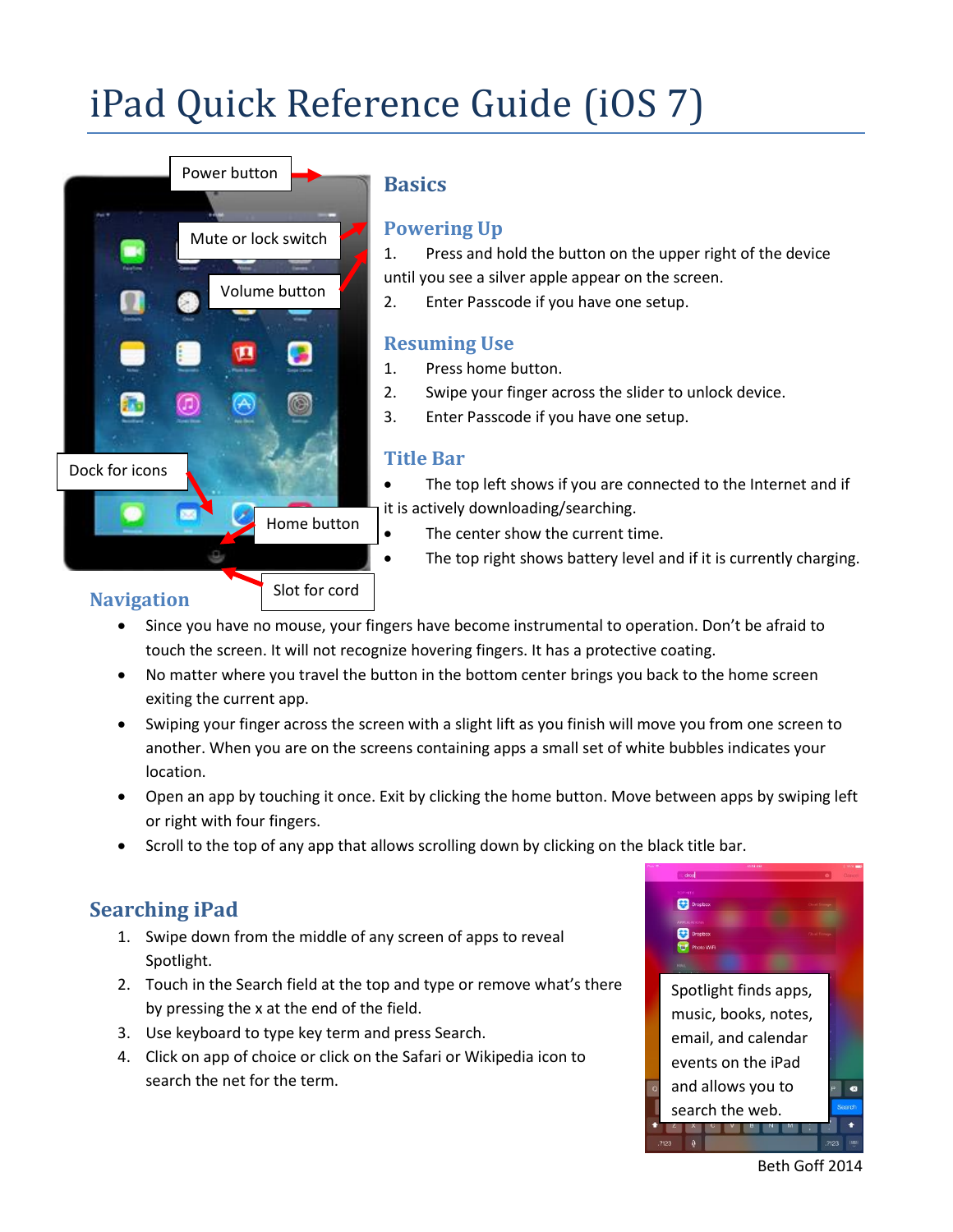

# **Surfing the Internet and Saving Links**

Click on the Safari icon.

2. Click in the field in the top center to type an address or in the Google search field to the upper right to search within Google. The keyboard will slide up for you to enter information. Press Search on the keyboard to start the search.

- 侖 劇 **GIA District**
- 3. Share or save the link by pressing the arrow button just to the left of the address field. Add to Home Screen creates a button on the device. Add Bookmark saves in the list you access by touching the book button. Add to Reading List saves to a list of things you can read without internet access later.
- 4. Access previous session results or getting a new page by clicking on the plus sign at the upper right. Click on the tab for page you wish to open. Close tabs with the x that appears on the tab when it is active.



# **Using the App Store**

1. Click on the app store icon.

- 2. Click in the search field to the upper right to access keyboard.
- 3. Type keywords and press search.
- 4. Results appear and can be filtered by the options at the top of the store. Get more information on the app by touching its icon.
- 5. Install by touching Free or the price and then Install App once it turns green. You may do this from this list or from the information page.
- 6. Return to search from the information page with the Search arrow in the upper left.



Updates to apps are free and you can see them by pressing the Updates icon on bottom bar. Return to searching with the Categories button on the same screen.

Once you install or update an app, you will be taken to the screen on which the app is linked.

If you have purchased apps with your Apple account that aren't on your device, you can search for them in the purchased tab and install them.

**Redeem codes for purchased apps** by clicking on a link sent to you or by entering the code sent to you by clicking on the Redeem button at the bottom of the Featured or Top Charts windows in the App Store. You will be asked to enter your Apple ID to verify the purchase but no payment will be required of you.